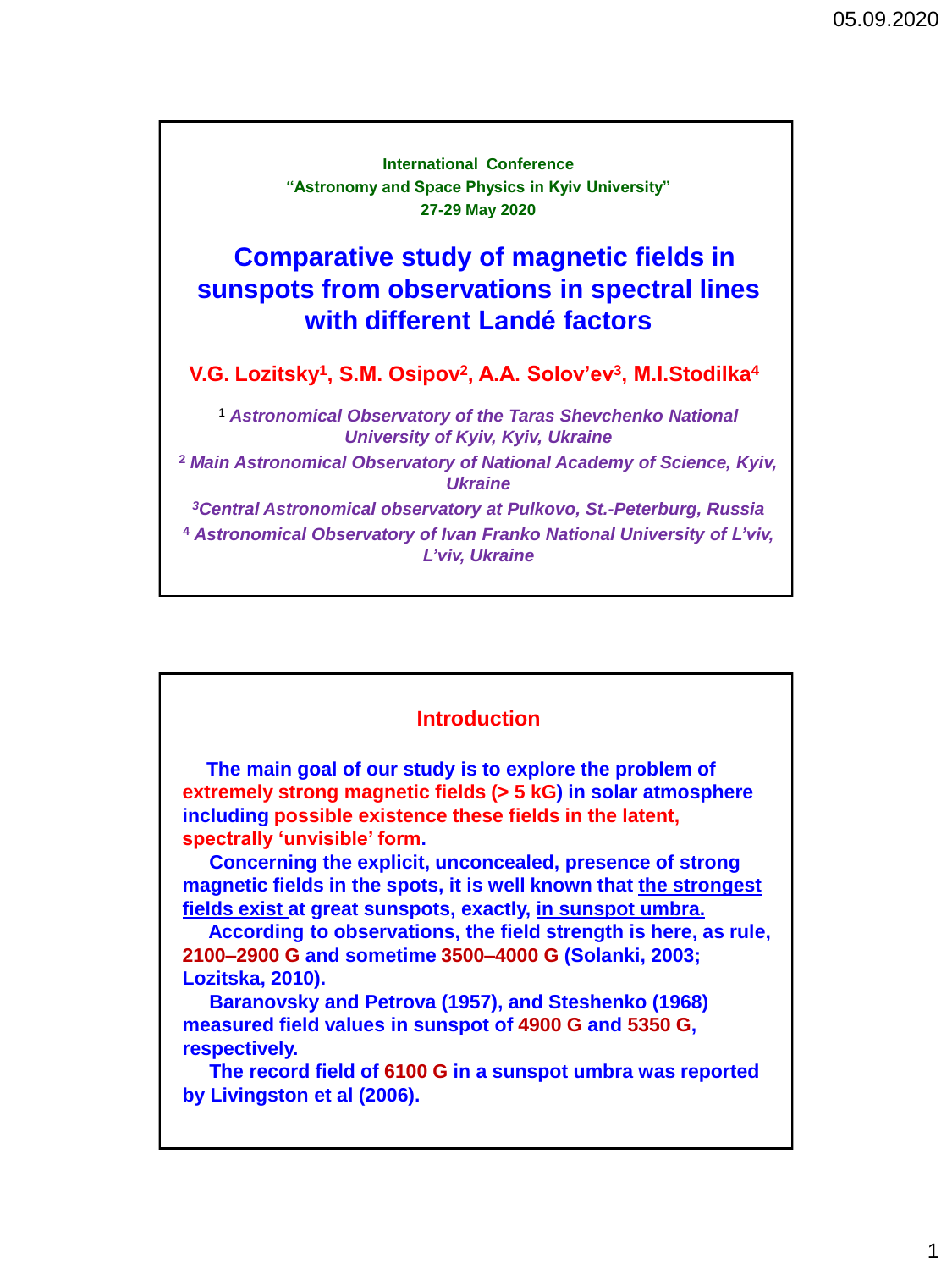

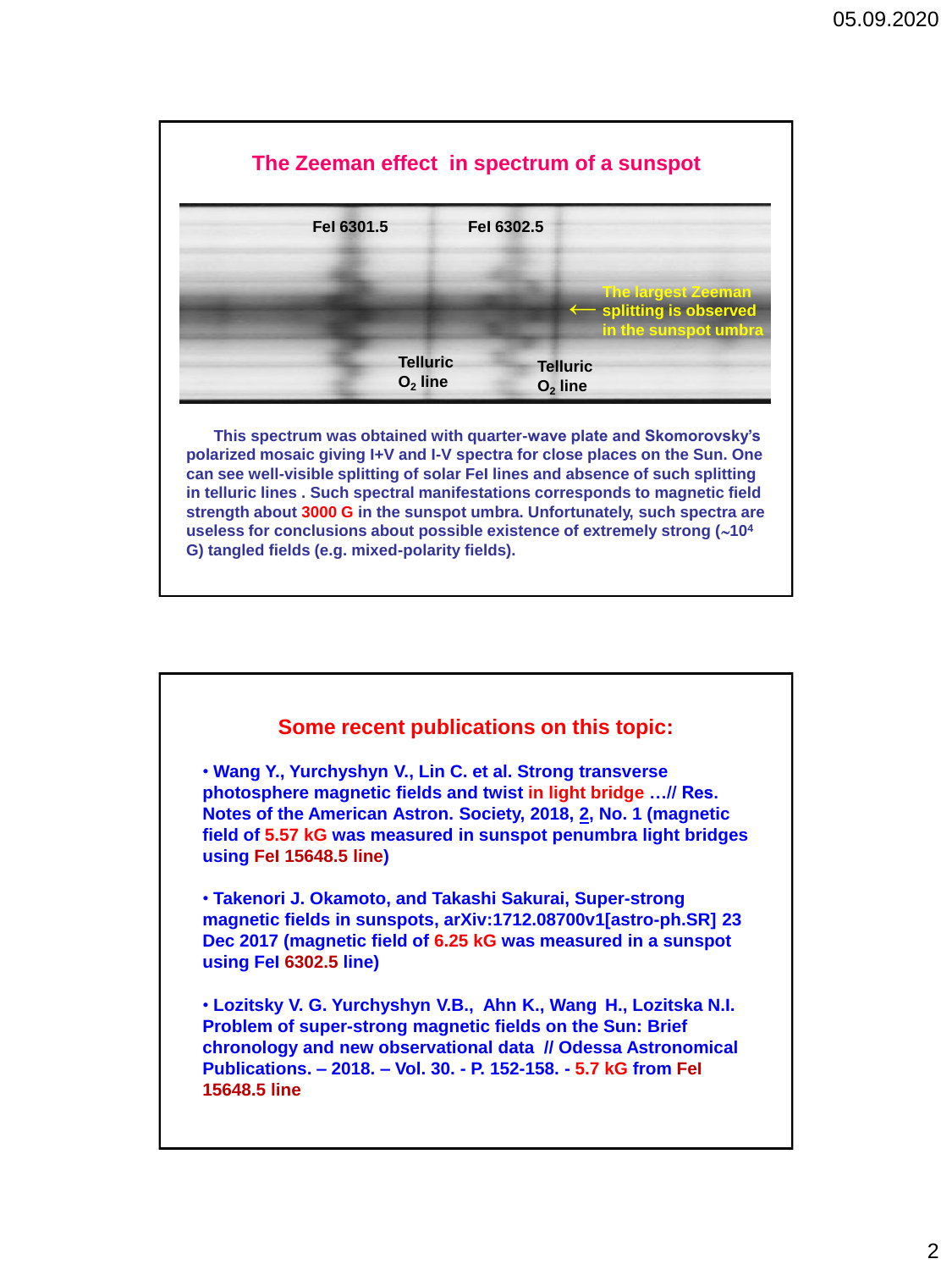

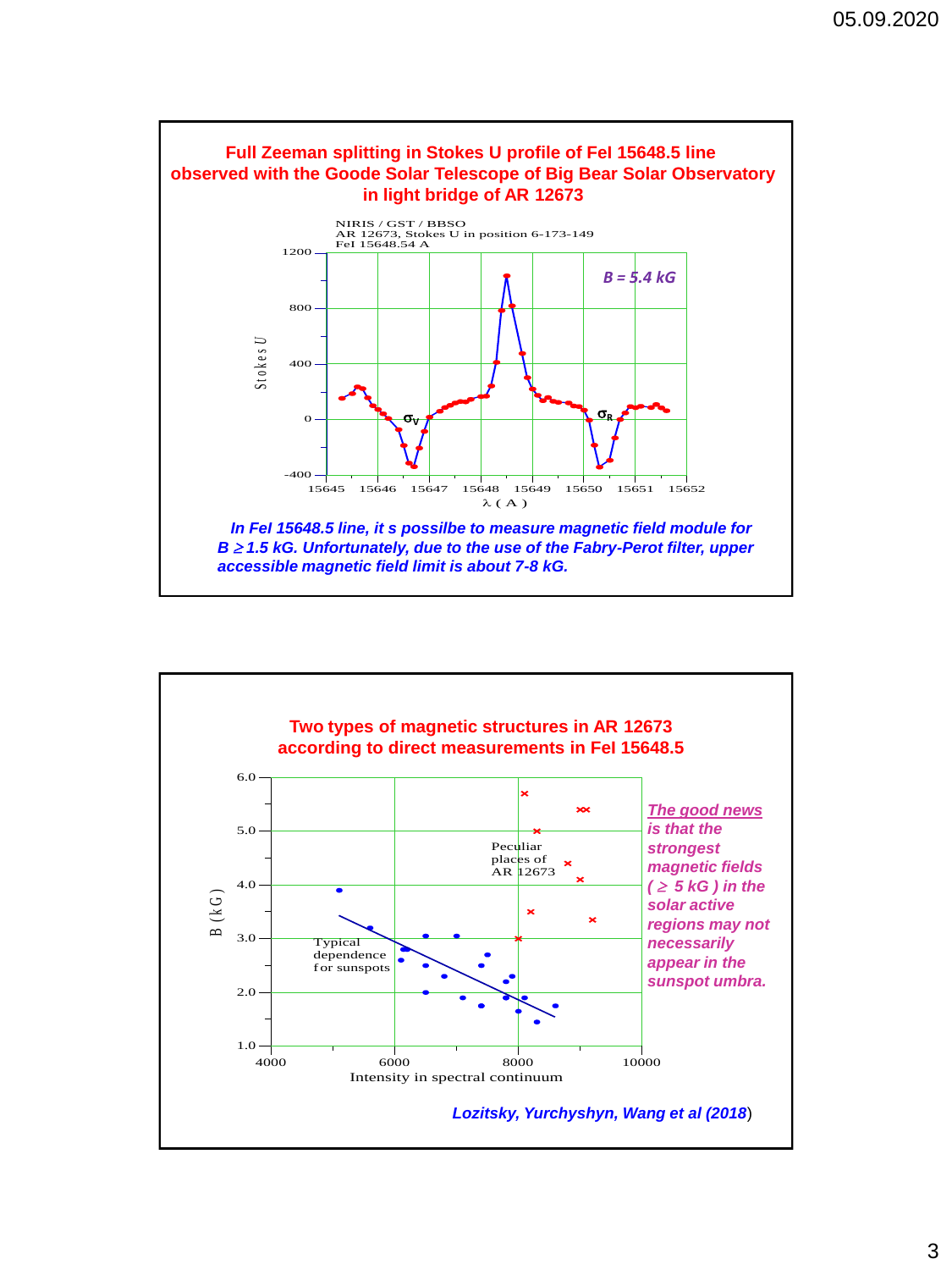# **Two important methodological notes**

**(a) Spectral lines with very small Landé factors must be used to search and measure especially strong magnetic fields,**

**(b) particularly strong magnetic fields, perhaps, can be of mixed magnetic polarity. In this case, it is useful to use the Stokes parameter** *I* **(integrated intensity). Indeed, some theoretical models predict precisely the multilayer mixed-polarity structure of formations with extremely strong fields. For example, the model by Solov'ev and Lozitsky (1986).**

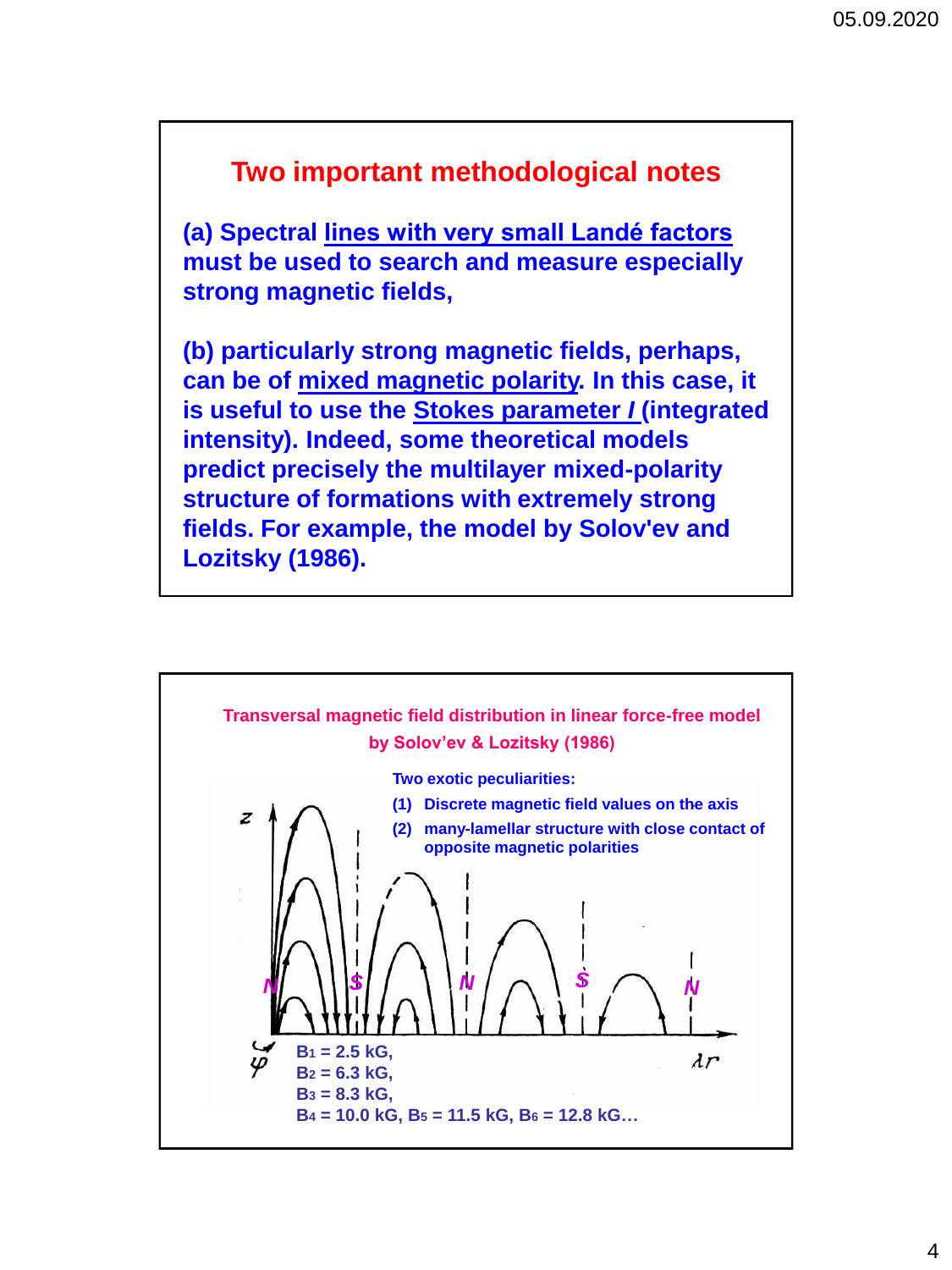## **How can you detect strong entangled magnetic fields in sunspots?**

**1. If very strong (** $\geq 10^3$  **G) tangled or mixed-polarity magnetic fields exist in sunspots , they should give latent (hidden) spectral manifestations in Stokes Q, U and V, but well-visible manifestations in Stokes I, namely, they can product essential Zeeman broadening of Stokes I.**

 **2. In case of observations in one spectral line only, such broadening can not be separated from effects of thermodymamical conditions and turbulent velocities.**

 **3. In order to separate magnetic and non-magnetic effects, several spectral lines are needed with different Lande factors. Lines with larger Lande factors should demonstrate larger broadening than lines with small such factors.**

## **OBSERVATIONS WITH ATsU-5 GAO**

 **Observations were carried out on horizontal solar telescope ATsU-5 of Main Astronomical Observatory of National Academy of Sciences of Ukraine in June-August 2015.** 

 **A significant advantage of ATsU-5 is that its spectral resolution is very large, about 400,000, while on the GST of BBSO it is about 125,000, the same is roughly on Hinode, on the GST AO KNU it is about 200,000. In addition, on the ATsU-5 about 6-8 spectral lines can be observed simultaneously, whereas in the Hinode - only 2 lines, and on GST BBSO - one line only (due to the use the Fabry-Perot filter having a very small dispersion region).**

 **Spectra recordings were performed using the SBIG ST-8300 CCD camera. For observations of I+V and I–V spectra, the polarization mosaic made by V.I. Skomorovsky and quarter-wave plate were used.** 

 **Measured spectra were corrected for flatfield, parasitic interference, and curvature of spectral lines.**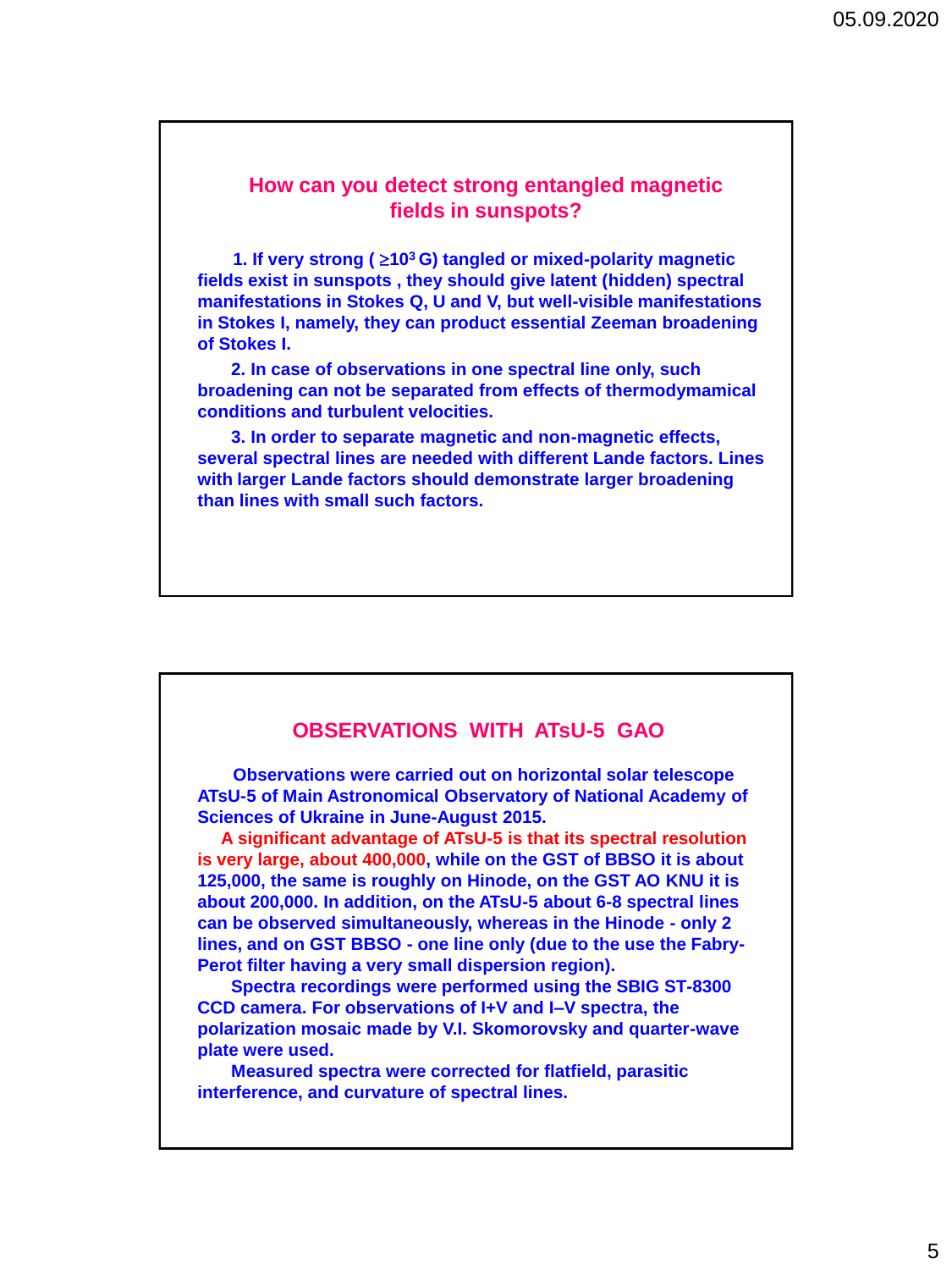

| Selected magnetosensitive lines which were used for<br>magnetic field diagnostics in the sunspot |                       |                          |        |                  |  |
|--------------------------------------------------------------------------------------------------|-----------------------|--------------------------|--------|------------------|--|
| No.                                                                                              | Element,<br>multiplet | $\lambda$ , $\mathbf{A}$ | EP, eB | g <sub>eff</sub> |  |
| 1                                                                                                | $Mnl - 1$             | 5432.548                 | 0.00   | 2.143            |  |
| $\overline{2}$                                                                                   | $FeI - 1143$          | 5432.950                 | 4.43   | 0.666            |  |
| 3                                                                                                | $FeI - 15$            | 5434.527                 | 1.01   | $-0.014$         |  |
| $\overline{\mathbf{4}}$                                                                          | $Nil - 70$            | 5435.871                 | 1.98   | 0.500            |  |
| 5                                                                                                | Fel - 1161            | 5436.299                 | 4.37   | 1.440            |  |
| 6                                                                                                | $FeI - 113$           | 5436.594                 | 2.27   | 1.816            |  |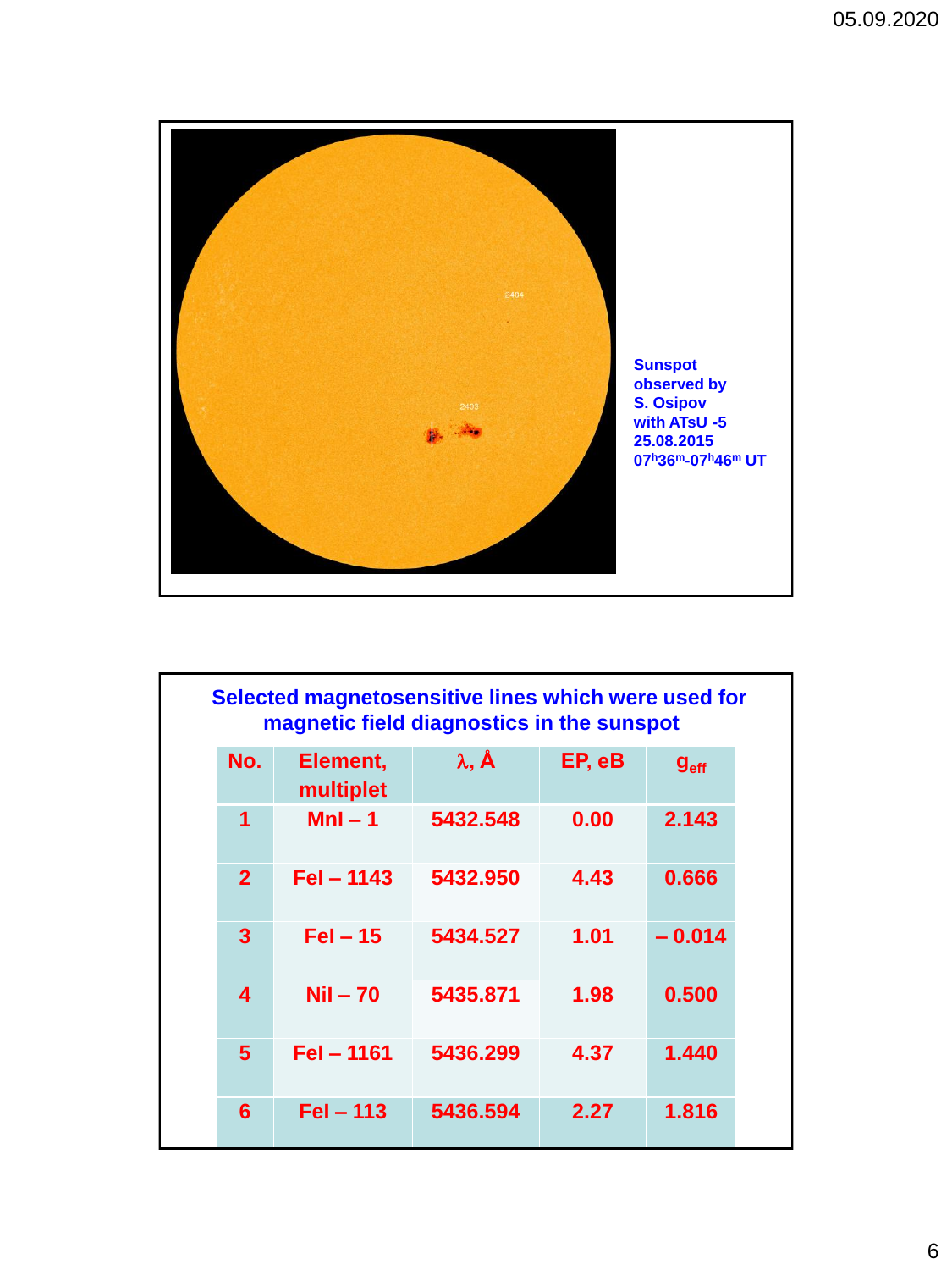**The image of the spot of 25.08.2015 in white light according to the SOHO data (left), as well as of the spectrum according to the observations on the ATsU-5, which is analyzed in this report (right). The strongest spectral line approx. in**  the middle of this part of the spectrum is Fe I 5434.5 Å line  $(g_{\text{eff}} = -0.014)$ .



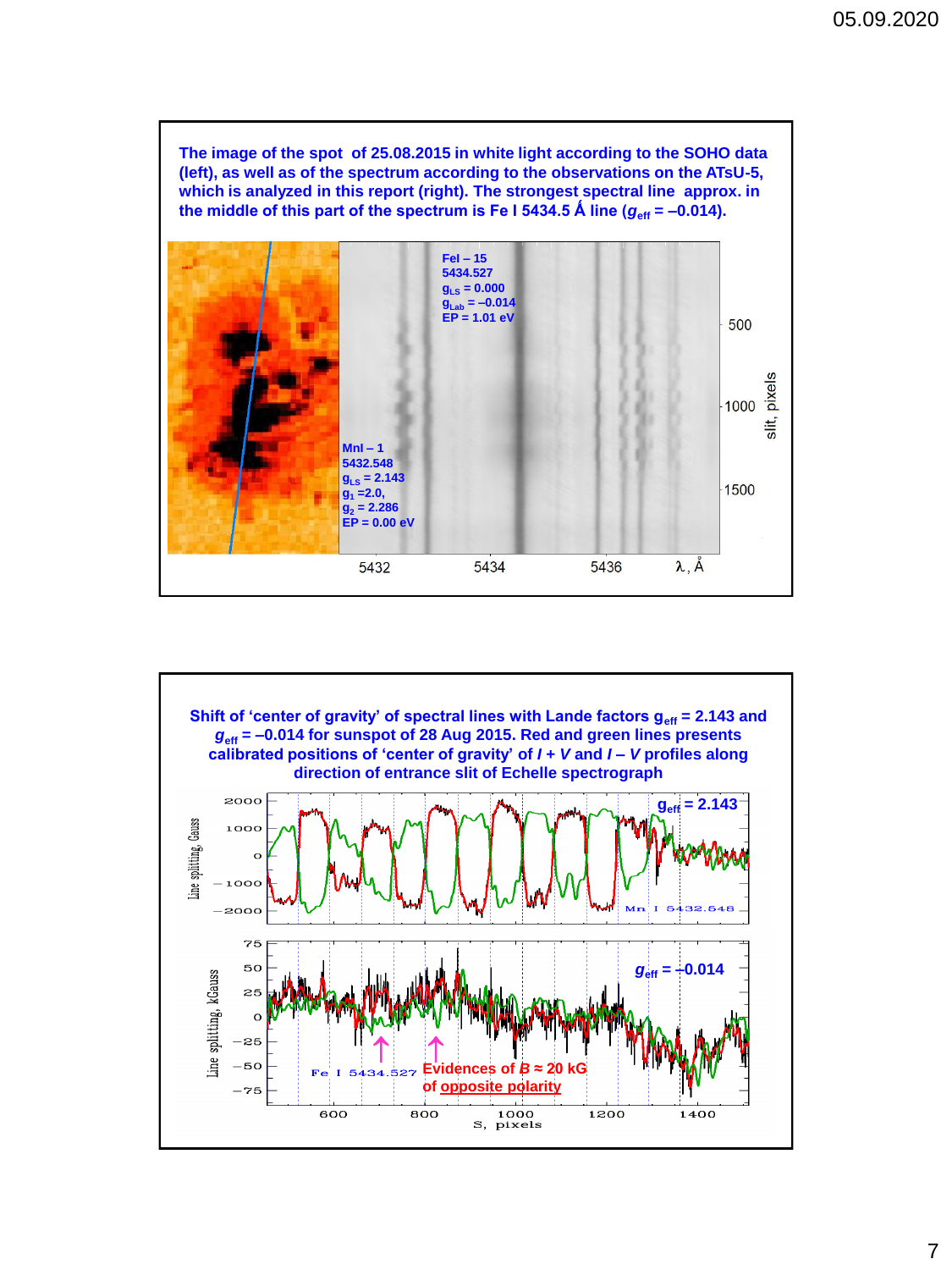**Sunspot of 25 Aug 2015 S =700 An additional argument in favor of the reality of the superstrong magnetic field of** *B* **≈ 20 kG. The bisectors of** *I* **±** *V* **profiles of FeI 5434.5 line have maximum splitting in the line core. A similar situation was observed in solar flares (Lozitsky, 1993, 1998, etc.). Fe I 5434.5**

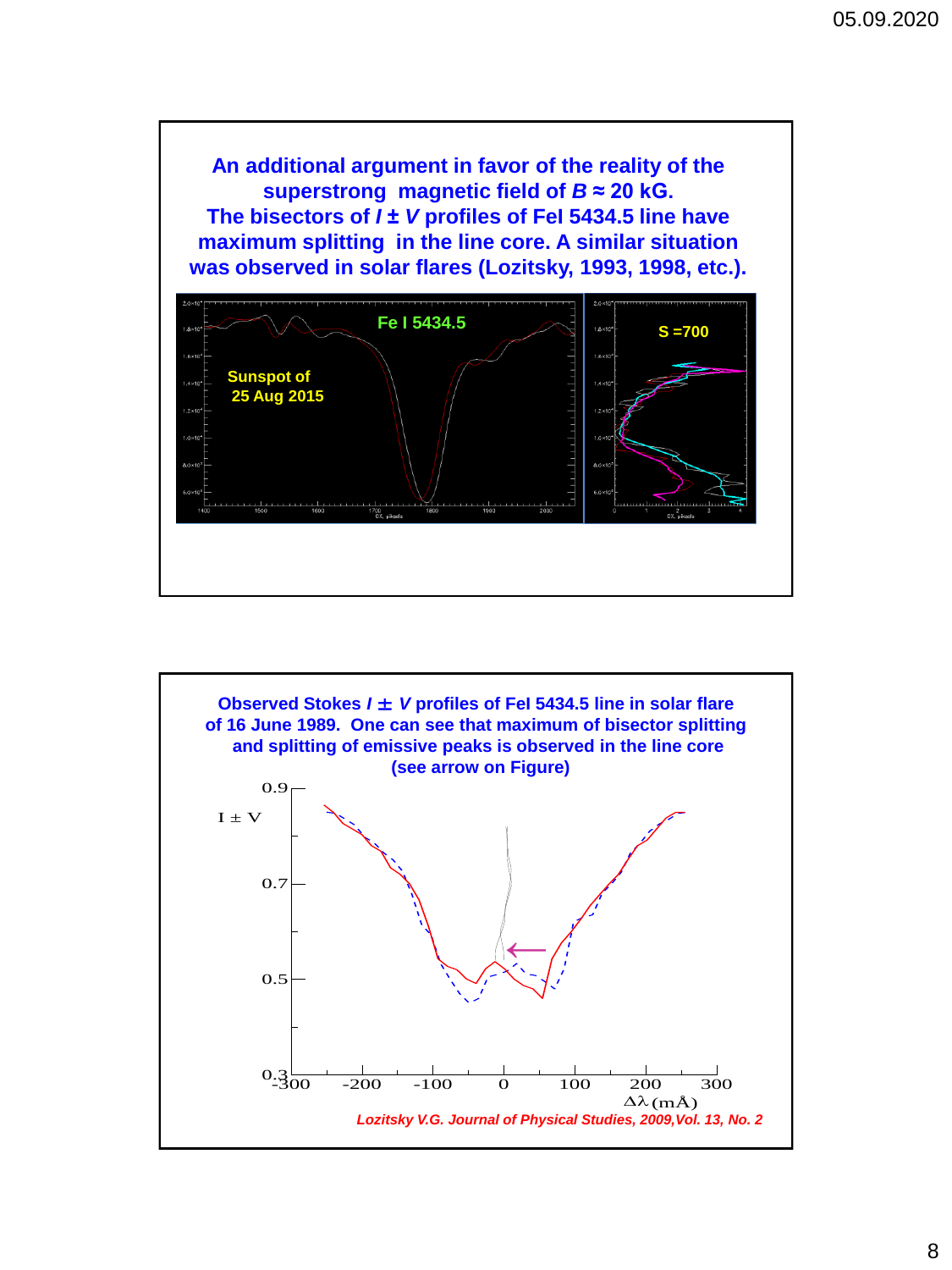**Comparison of the relative expansion of the Stokes profile** *I* **for 6 spectral lines with different Lande factors observed by S.M. Osipov on ATsU-5 in a sunspot on August 25, 2015, depending on the normalized magnetic sensitivity of these lines. The numbers indicate the line numbers; the blue curve is a theory for a uniform magnetic field. One can see that the line №3 deviates significantly from the theoretical dependence. This means that the effects of the presence of particularly strong tangled magnetic fields are not excluded.**



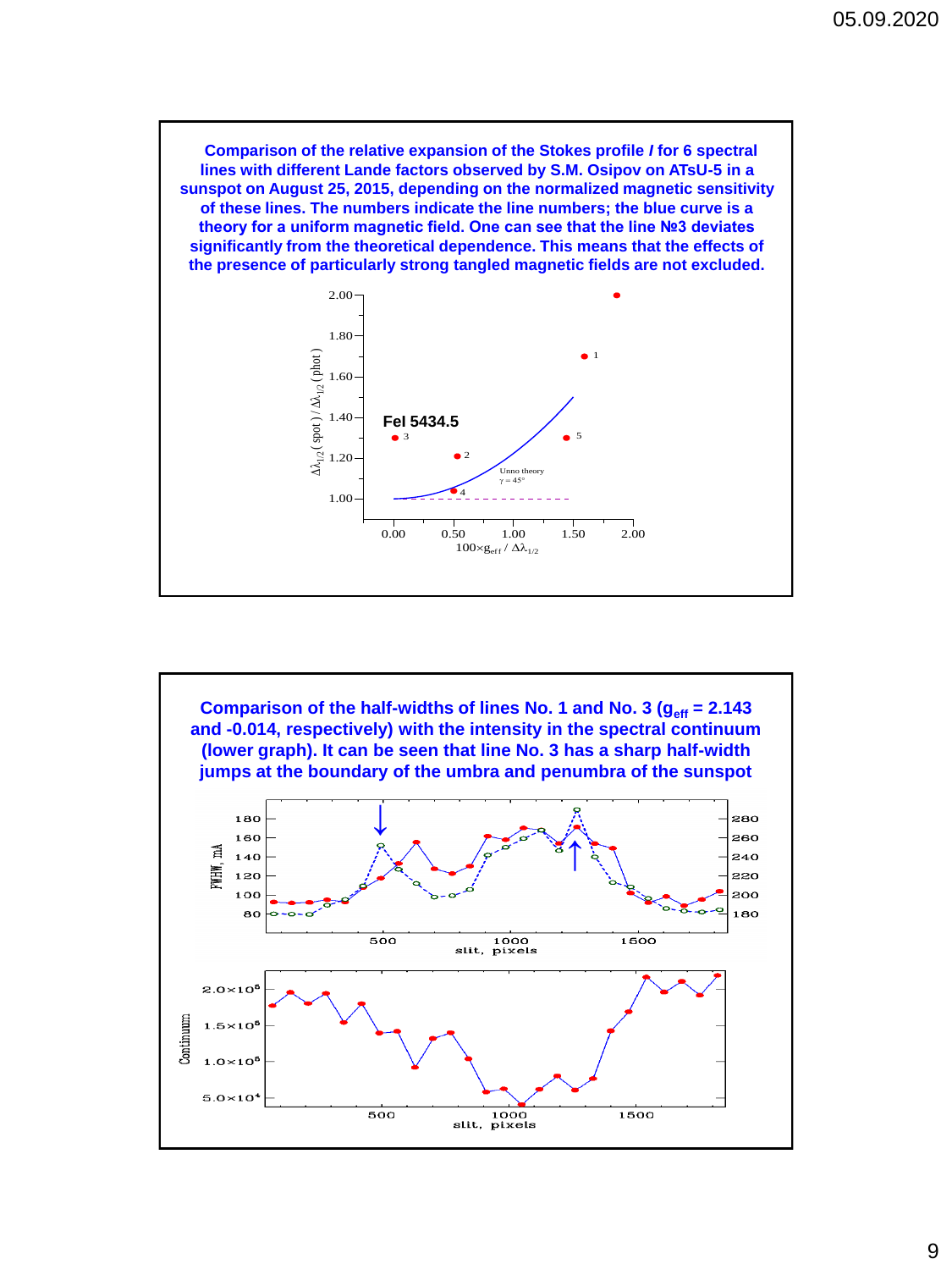**In principle, there are two possible alternatives to expain** sharp jump of FWHW for line with  $g_{\text{eff}} = -0.014$ : **(a) it is a purely non-magnetic line extension, probably by turbulent velocities , or (b) an expansion by much stronger magnetic fields. In principle, some combination of these effects (a) + (b) is possible. With respect to turbulent velocities, this assumption seems doubtful, since no active processes were observed at this places (** *S* **≈ 500 and 1250 ), such as a solar flare or high beam velocities. Therefore, let us try to estimate what magnetic field is necessary for this line to increase its width to the observed value.**

 **For the FeI 5434. 527 Å line, the calibration formula for**  linking the parameters  $Δλ<sub>H</sub>$  and *B* is as follows:

 $Δλ<sub>H</sub> = 1.93 \times 10^{-7} B$ .

 **Given this formula, it is easy to get an expression to estimate the required magnetic field:**

 $B = 0.5[(\Delta\lambda_{1/2,jump})^2 - [(\Delta\lambda_{1/2,spot})^2]^{1/2}/1.93 \times 10^{-7}$ ,

where  $\Delta\lambda_{1/2,\text{iump}} \approx 0.290$  Å is observed half-width of No.3 line in jump, and  $\Delta\lambda_{1/2,spot}$  ≈ 0.260 Å is the same parameter **outside of FWHW jump.** 

**Substituting these values, we obtain**  $B \approx 3.3 \times 10^5$  **G.**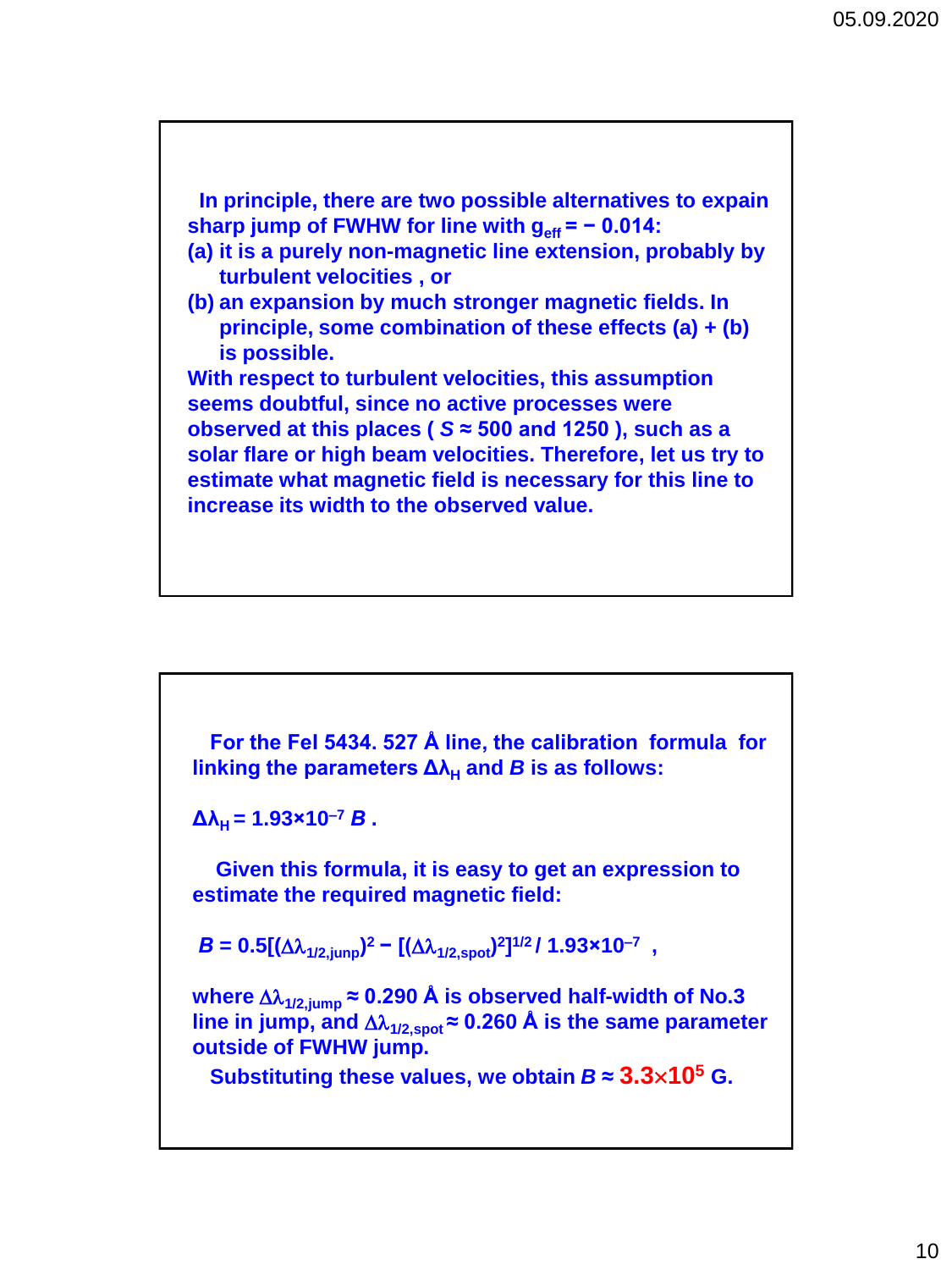### **Conclusions**

**We analyzed the Zeeman effect in six metal lines near Fe I 5434.5 Å, which have effective Lande**  $g_{\text{eff}}$  **factors from -0.014 to 2.14.** 

 **In two sunspots of 8 July and 25 Aug 2015, the specific spectral manifestations in FeI 5434.5 line were found which corresponds to magnetic field**  $B_{obs} \approx 20$  **kG of opposite magnetic polarity. Namely this case the theoretical model by Solov'ev (2020) predicts.** 

 **Comparison of the widths and depths of the line profiles revealed a special places in the sunspots, where the Fe I 5434.5 Ǻ line was expanded additionaly by ≈ 15%, whereas other lines with larger Lande factors did not have such a feature**.

 **One of the reasons for this expansion could be a sharp and local increase of turbulent velocities, but no active processes such as solar flares or significant Doppler flows were observed at this location. Another reason for this expansion may be the presence of extremely strong and spatially unresolved magnetic fields of mixed magnetic polarity.**

 **Regarding the assumptions of the occurrence of such superstrong fields in spots, then Prof. Solov'ev A.A. has recently proposed an amazing MHD model in which the magnetic field strength can be increased by 2-3 orders of magnitude not by the twisting of the lines of force, but by the elasticity of the curved lines of force.** 

 **It seems to me that this configuration is extremely surprising, it can only be 'created with hands'.**

 **But let us listen what Prof. Solov'ev himself will say about this in following report…**